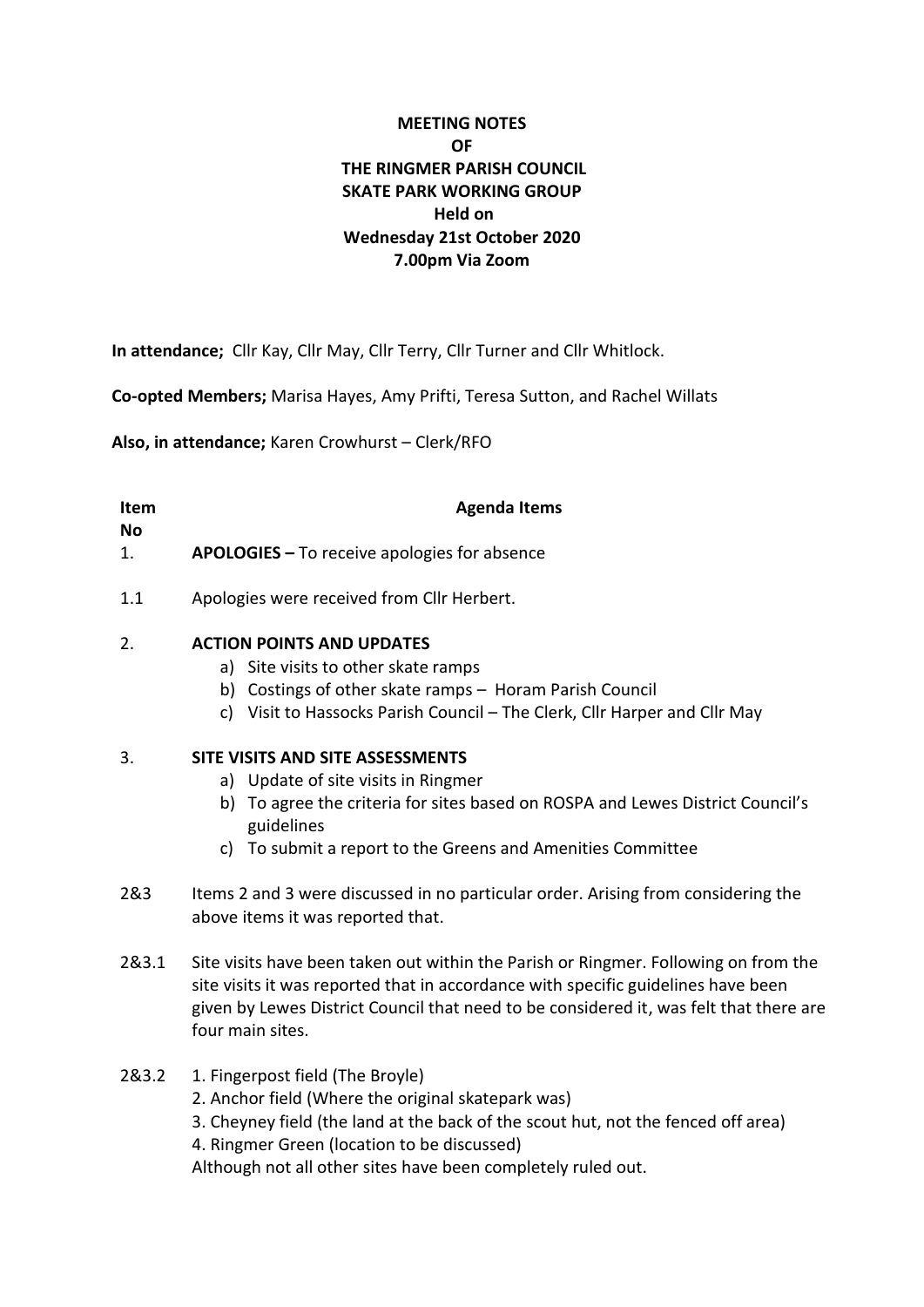- 2&3.3 All the above sites come with their own challenges from who owns the land to whether these sites can meet the requirements. It was agreed that the next steps are to speak to the owners of each piece of land to see what the possibilities are with regards to building the skatepark.
- 2&3.4 Cllr May reported that he has had a discussion with the Clerk of Hassocks who have built a very well used skate park, The the group should consider whether the new Skate Ramp should be a destination Skate Park or a Skate Park that would serve the residents of Ringmer. After some consideration it was agreed that a tailored Skate Ramp would be the preferable option. It was therefore agreed to recommend to the Greens and Amenities Committee that the Skate Park will be a Skate Park to serve the village. **Action- Recommend to the Greens and Amenities Committee.**
- 2&3.5 Discussions were held regarding the various sites. It was agreed that Fingerpost Field be considered as the Council is awaiting confirmation after revisiting the site assessments whether Lewes District Council would grant permission for a Skate Ramp to be installed in that area. One other concept that came to the table was to consider installing a smaller Skate Ramp on the land the Parish Council has acquired at Anchor Field as part of development and install a small ramp at Fingerpost Field. Cllr May advised Members that he has spoken with the CEO and Head of Ringmer Academy who advised for various reasons that the Academy would not be a suitable site.
- 2&3.6 The cost of a village Skate Park rather than a destination Park was considered. As the village park was the most preferable option it was agreed to request from the Greens and Amenities Committee that the amount of £110K be the total cost of the project. It was also agreed to request the Clerk seek alternative funding. **Action – Recommend to Council**
- 2&3.7 The Village Green location was discussed, it was felt that if an alternative site could be found and a Skate Park will fit then that would be preferable. The original site by the Holm Oak has now been discounted. An area of the Green that could be considered is by the entrance to Delves House as it has a natural bowl. It was felt that this would be the most aesthetically pleasing option **if** the Green was chosen as there would be no impact. No recommendations were forthcoming.
- 2&3.8 Members wanted to give consideration to the size and scale of the Skate Park and agreed that this should be done once a site has been established and young people have been consulted.
- 2&3.9 Areas near Anchor Field were also discussed.
- 2&3.10 Arising from discussions the following actions were agreed.
	- 1) For the Clerk to contact Lewes District Council to establish if a Skate Ramp could be installed on or near the Anchor Field Site and to revisit Fingerpost Field possibilities .